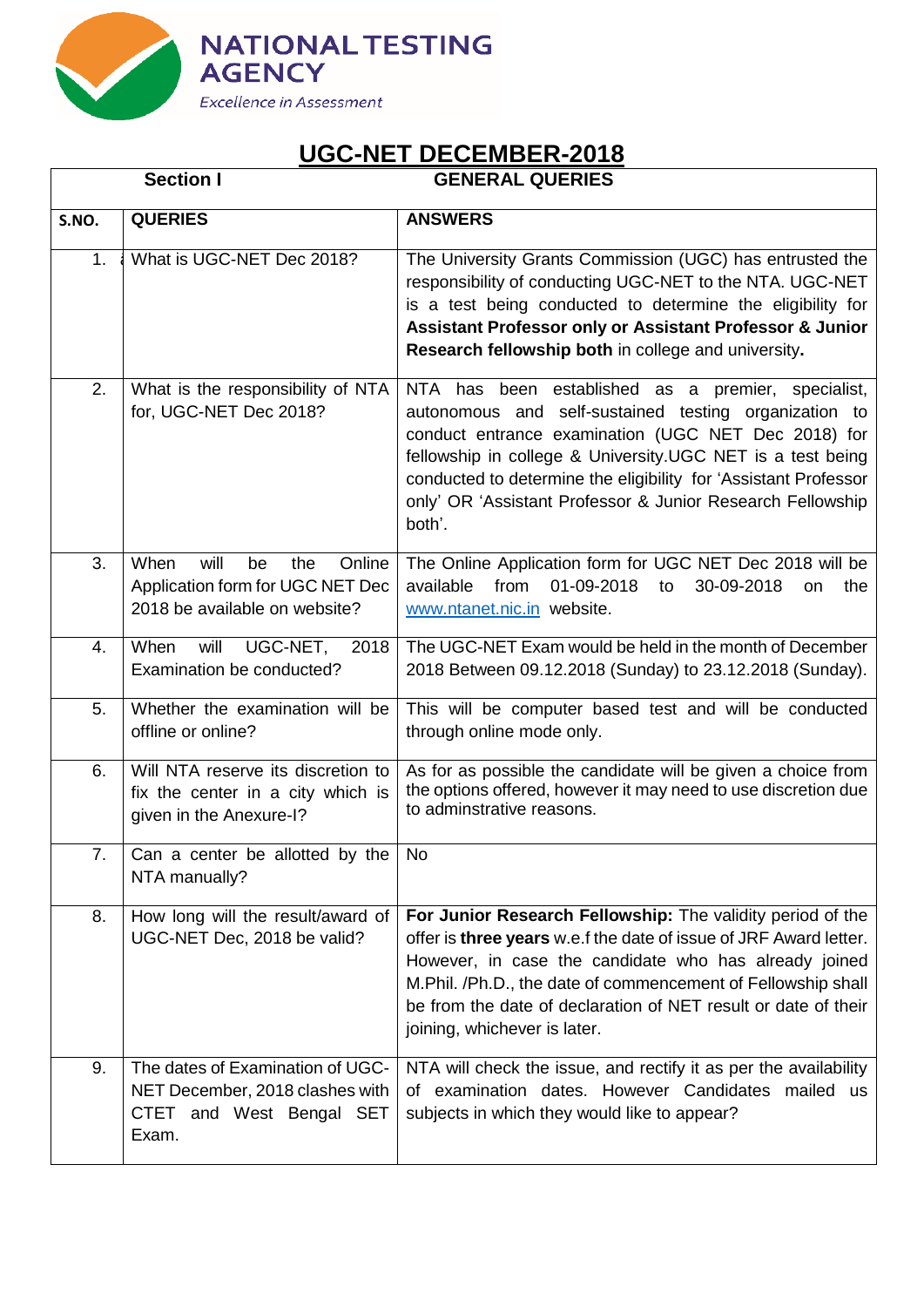

| 10. | Where will the NET Qualified<br>Candidate get the E-Certificate?                                                                                                        | The role of NTA is only upto the conduct of NET Examination<br>and declaration of result. The e-certificates to qualified<br>candidate are issued by UGC- NET Bureau. So the<br>candidates declared qualified in NET are informed to contact<br>Head, UGC NET Bureau, University of Delhi, South Campus,<br>Benito Juarez Marg, New Delhi, Pin Code-110021, Phone<br>No. (011-24116316, 24115416, 24115419).                        |
|-----|-------------------------------------------------------------------------------------------------------------------------------------------------------------------------|-------------------------------------------------------------------------------------------------------------------------------------------------------------------------------------------------------------------------------------------------------------------------------------------------------------------------------------------------------------------------------------------------------------------------------------|
|     | 11. Is there any Negative Marking in<br>the UGC-NET December, 2018?                                                                                                     | There is no Negative Marking in UGC-NET December, 2018.                                                                                                                                                                                                                                                                                                                                                                             |
| 12. | How can I select the Date and Slot<br>of Examination of UGC-NET<br>December, 2018?                                                                                      | There is no facility for the candidates to choose the<br>examination dates and shifts as the Selection of examination<br>dates/shifts will be allotted by the NTA as per the availability<br>in the four cities that you have opted for.                                                                                                                                                                                            |
| 13. | In case the Photograph is not<br>having Name & Date of the<br>Photograph, would the form be<br>rejected?                                                                | 1. The Application form will not rejected in this case because<br>it is not mandatory to mention Name & Date in Photograph.<br>Photograph should not be with cap or goggles. Spectacles are<br>allowed if being used regularly. Polaroid and Computer<br>generated photos are not acceptable.                                                                                                                                       |
|     |                                                                                                                                                                         | 2. Applications not complying with these instructions or with<br>unclear photographs are liable to be rejected. Candidates may<br>please note that if it is found that photograph uploaded is<br>fabricated i.e. de-shaped or seems to be hand-made or<br>computer made, the form of the candidate will be rejected and<br>the same would be considered as using unfair means and the<br>candidate would be dealt with accordingly. |
|     |                                                                                                                                                                         | 3. Candidates are advised to take 6 to 8 passport size<br>coloured photographs clear with white background.                                                                                                                                                                                                                                                                                                                         |
|     |                                                                                                                                                                         | The candidate should scan his/her passport size<br>4.<br>photograph for uploading. File size must be between 10 kb to<br>200 kb.                                                                                                                                                                                                                                                                                                    |
| 14. | Candidate<br>the<br>case,<br>has<br>In.<br>uploaded Blue Signature instead<br>of a Black Signature in the<br>application form of UGC-NET<br>December, 2018. Is it okay? | Your Application Form will not be rejected merely for this<br>mistake.                                                                                                                                                                                                                                                                                                                                                              |
| 15. | Is there any helpline for UGC-NET<br>Dec, 2018 examination for the<br>aspirants?                                                                                        | Yes. Details are available on website- www.nta.ac.in<br>The Helpline No.- 8076535482, 7703859909<br>E-mail: ugcnet-nta@nic.in Queries- net.nta@gmail.com                                                                                                                                                                                                                                                                            |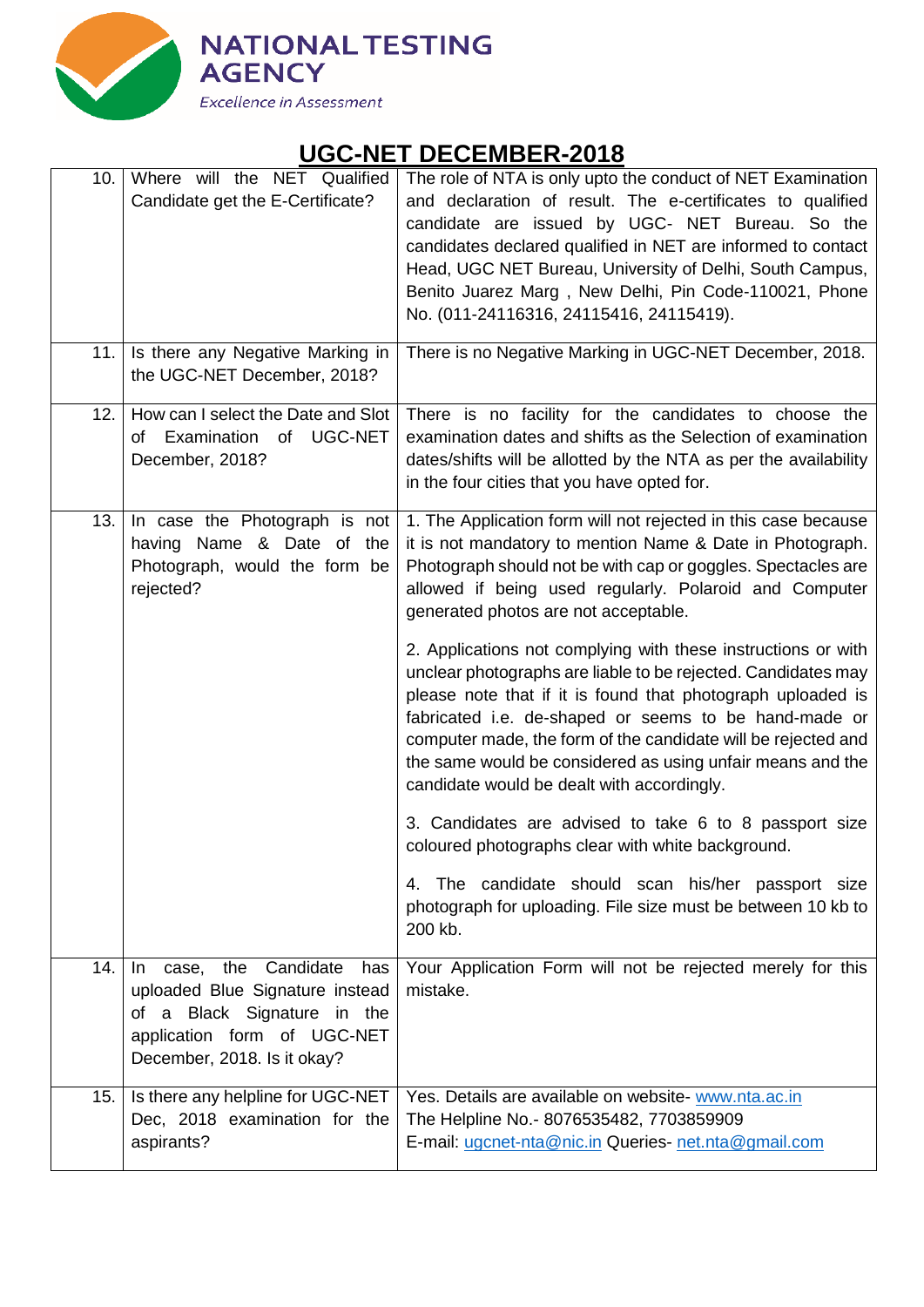

| <b>Section II</b> |                                                                                                                                         | <b>ONLINE APPLICATION FORM</b>                                                                                                                                                                                                                                                            |
|-------------------|-----------------------------------------------------------------------------------------------------------------------------------------|-------------------------------------------------------------------------------------------------------------------------------------------------------------------------------------------------------------------------------------------------------------------------------------------|
| S.NO.             | <b>QUERIES</b>                                                                                                                          | <b>ANSWERS</b>                                                                                                                                                                                                                                                                            |
| 16.               | What is the number of attempts for<br>UGC-NET Dec,<br>appearing<br>in<br>2018?                                                          | The NTA will held the UGC-NET twice a year. The first one's<br>being held on December 2018.                                                                                                                                                                                               |
| 17.1              | Whether the examination will be<br>offline or online?                                                                                   | The examination will be conducted through Computer Based<br>Test made only.                                                                                                                                                                                                               |
| 18.               | What is the syllabus for UGC-NET<br>Dec, 2018?                                                                                          | Syllabi for all NET subjects can be downloaded from the<br>UGC website www.ugc.ac.in/net/syllabus.aspx and are also<br>available in the libraries of all Indian Universities. It is the same<br>was used in July 2018 examination.                                                        |
| 19.1              | Is there any change in the syllabus<br>of UGC-NET, prescribed in UGC-<br>NET Dec, 2018?                                                 | There is no change in the Syllabus of UGC-NET, 2018. For<br>more details please go through the Information Bulletin which<br>is available on NTA website.                                                                                                                                 |
| 20.               | Can NTA fix the examination<br>center in any city other than the<br>options<br>exercised<br>the<br>by<br>candidates?                    | The candidates have to select any four cities of their choice<br>for examination of NET December, 2018. The efforts will be<br>made to allot city of examination to the candidates in order of<br>the choice opted by them in their application form. However<br>this is not a guarantee. |
| 21.               | What are the duration/timings of<br>UGC-NET Dec, 2018?                                                                                  | The detailed pattern of examination is mentioned in<br>Information bulletin available on website www.ntanet.nic.in                                                                                                                                                                        |
| 22.1              | How to fill up 'online' application<br>form for UGC-NET Dec, 2018?                                                                      | The details regarding submission of application is available in<br>the NTA website i.e. www.ntanet.nic.in                                                                                                                                                                                 |
|                   | Are there any guidelines for the<br>students before filling the<br>application form?                                                    | For more details please go through the Information Bulletin<br>Annexure-VIII (Replica of Application Form)                                                                                                                                                                                |
| 23.               | What action is to be taken if the<br>candidate has opted English as a<br>medium for examination and<br>wants to appear in Hindi medium? | The medium should be filled while applying online however in<br>CBT. You can also choose the medium during the<br>examination.                                                                                                                                                            |
| 24.1              | Is Thumb Impression mandatory<br>while filling UGC NET Dec 2018<br>application?                                                         | There is no need to upload thumb impression in online<br>application of UGC NET Dec 2018.                                                                                                                                                                                                 |
| 25.               | What should I do, if 'continuous<br>timeout' or 'file not found error'<br>while<br>filling<br>online<br>occurs                          | Use Mozilla Firefox/Internet Explorer (above 9.0) and good<br>internet connection while filling application form. In case of                                                                                                                                                              |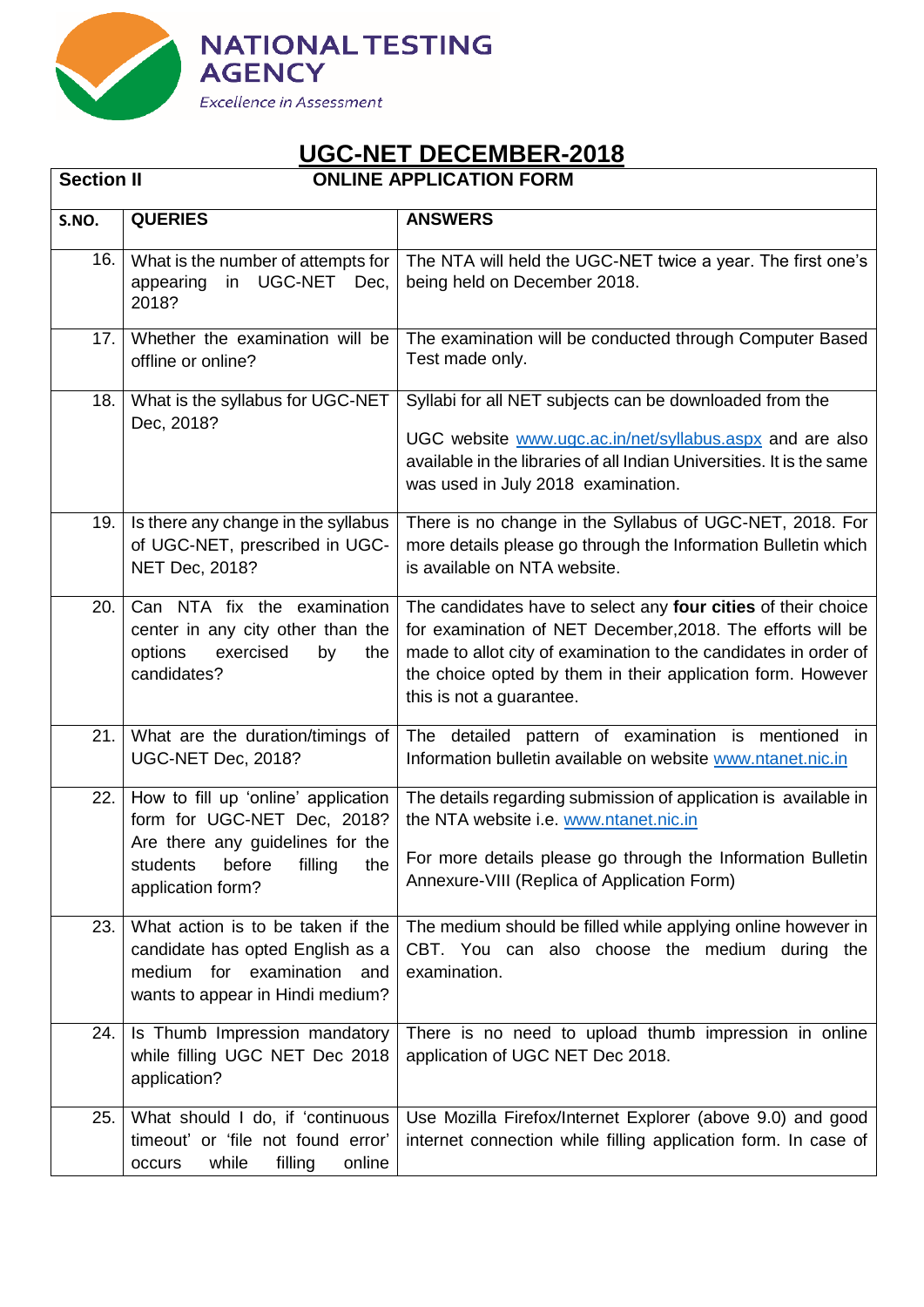

|     | application form of UGC NET Dec<br>2018?                                                                                         | continuous time out clear cookies and history of the browser<br>and fill in off-peak hours.                                                                                                                                                                                                                          |
|-----|----------------------------------------------------------------------------------------------------------------------------------|----------------------------------------------------------------------------------------------------------------------------------------------------------------------------------------------------------------------------------------------------------------------------------------------------------------------|
| 26. | What are the enclosures that<br>should be attached with<br>the<br>confirmation page to be sent to the<br>Board's?                | Candidates are not required to send/submit any document(s)<br>including Confirmation Page to NTA through Post/ Fax/ By<br>Hand.                                                                                                                                                                                      |
|     | 27. I have no access to a computer<br>and no experience with Computer<br>Based Examination. How can I<br>prepare for the exam?   | NTA will identify schools and colleges with internet and<br>computer facilities. The same will be designated as Test<br>Practice Centers (TPCs) for facilitating free practice sessions<br>on every Saturday and Sunday for UGC-NET Dec, 2018<br>aspirants. An NTA App is also available.                            |
| 28. | What do the candidates need to<br>bring to the exam center?                                                                      | The candidate is required to bring following at the examination<br>centre (Also read the Information Bulletin carefully):-                                                                                                                                                                                           |
|     |                                                                                                                                  | Admit Card along with passport size photograph affixed on it.                                                                                                                                                                                                                                                        |
|     |                                                                                                                                  | One passport size photograph to be affixed on attendance<br>sheet.                                                                                                                                                                                                                                                   |
|     |                                                                                                                                  | Candidates are advised not to bring any other item at the<br>examination centres. There will not be any arrangement for<br>safe keeping of any material at the centre. Neither NTA nor<br>centre will be responsible for any loss, delay etc.                                                                        |
| 29. | Will any candidate be able to leave<br>early if he finishes the test before<br>the allocated test time?                          | No candidate will be allowed to leave the examination<br>hall/room before the test concludes.                                                                                                                                                                                                                        |
| 30. | If one does not get Admit Card,<br>whom should he contact?                                                                       | Admit cards will not be sent to candidates. These will be<br>uploaded on website. Candidates need to download the Admit<br>Card from the website only.                                                                                                                                                               |
| 31. | How will one know the result of the<br>UGC-NET Dec, 2018?                                                                        | The result of UGC-NET Dec, 2018 will be uploaded on the<br>website www.nta.ac.in / www.ntanet.nic.in, as per schedule.                                                                                                                                                                                               |
| 27. | Can a candidate change the<br>examination center after allotment<br>of roll number?                                              | Examination Centre cannot be changed in any case.                                                                                                                                                                                                                                                                    |
| 28. | If mistakenly during filling up of the<br>form, wrong particulars are filled in<br>the online form, how it will be<br>corrected. | An opportunity after a week of last date will be given to the<br>candidates for such corrections, if any. No correction will be<br>allowed thereafter. All the information (especially in category)<br>which is filled on the date of submission of form will be<br>considered valid and no change is allowed later. |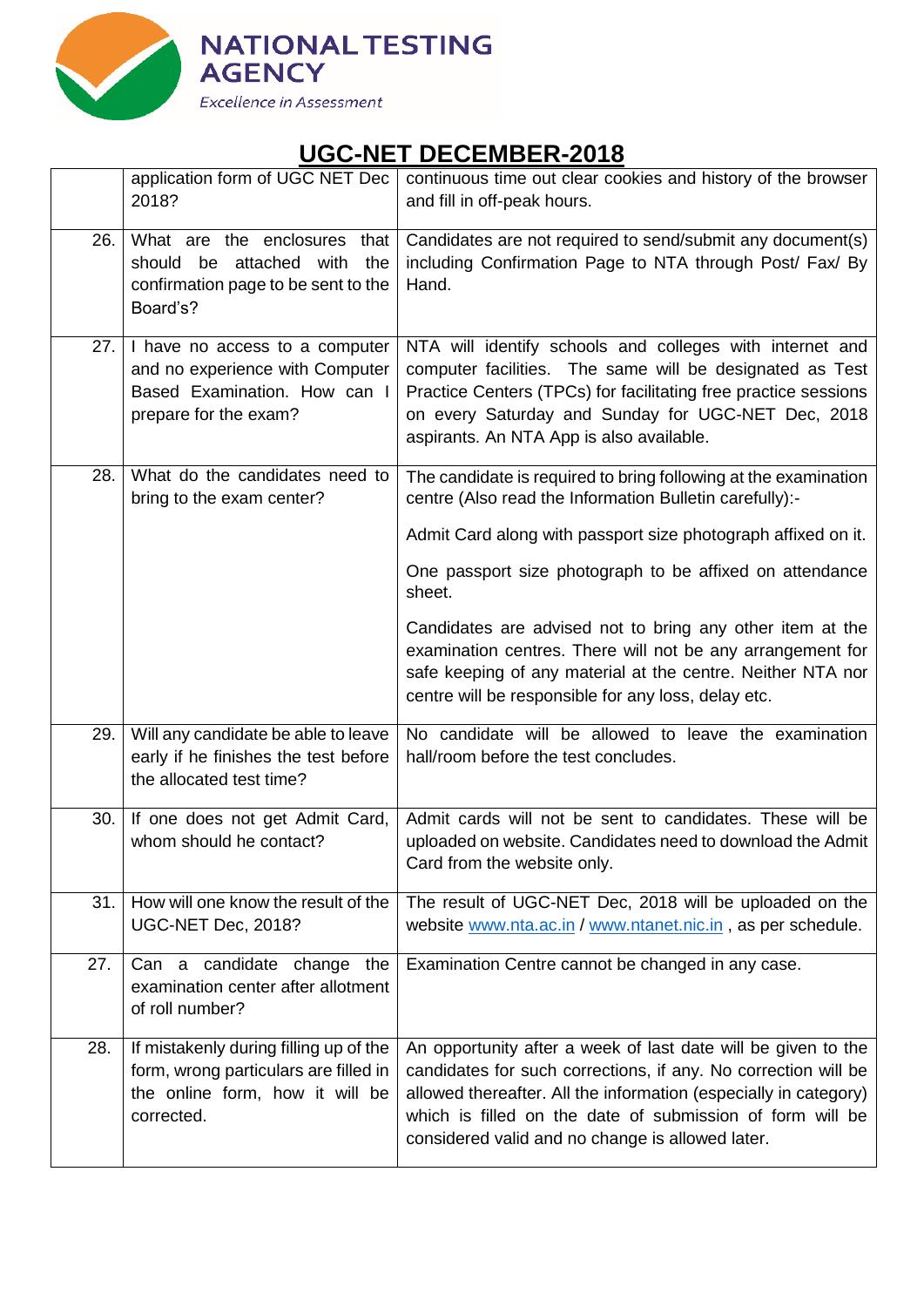

| 29. |       |  |  | Can anyone cancel the application   Online Application forms once submitted successfully cannot |
|-----|-------|--|--|-------------------------------------------------------------------------------------------------|
|     |       |  |  | submitted for UGC-NET Dec,   be cancelled/ withdrawn.                                           |
|     | 2018? |  |  |                                                                                                 |
|     |       |  |  |                                                                                                 |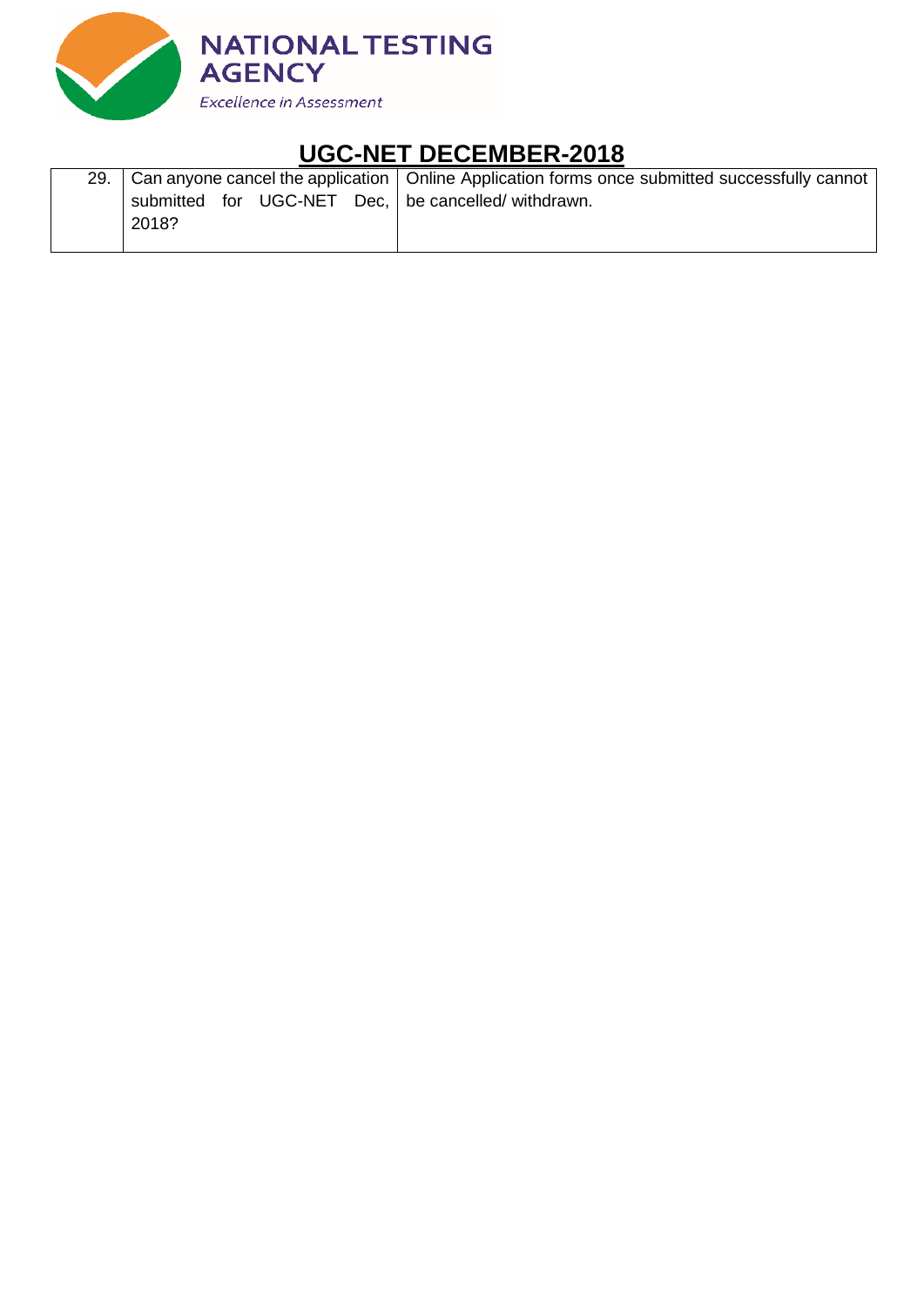

| <b>Section III</b> |                                                                                                                                                                        | <b>ELIGIBILITY CRITERIA</b>                                                                                                                                                                                                                                                                                                                                                                                                                                                                                                                                                                                                                                                                                                                                                                                                                                                                                                                                                   |  |
|--------------------|------------------------------------------------------------------------------------------------------------------------------------------------------------------------|-------------------------------------------------------------------------------------------------------------------------------------------------------------------------------------------------------------------------------------------------------------------------------------------------------------------------------------------------------------------------------------------------------------------------------------------------------------------------------------------------------------------------------------------------------------------------------------------------------------------------------------------------------------------------------------------------------------------------------------------------------------------------------------------------------------------------------------------------------------------------------------------------------------------------------------------------------------------------------|--|
| S.NO.              | <b>QUERIES</b>                                                                                                                                                         | <b>ANSWERS</b>                                                                                                                                                                                                                                                                                                                                                                                                                                                                                                                                                                                                                                                                                                                                                                                                                                                                                                                                                                |  |
| 1.                 | What is the minimum eligibility<br>criteria/qualification for appearing<br>in UGC-NET Dec, 2018?                                                                       | Candidates who are pursuing their master's degree or<br>equivalent courses or candidates who have appeared for their<br>qualifying master's degree (Final year) examination and<br>whose result is still awaited or candidates whose qualifying<br>examination have been delayed can appear in the UGC NET<br>Dec 2018 Examination. For more details please go through<br>the Information Bulletin.                                                                                                                                                                                                                                                                                                                                                                                                                                                                                                                                                                           |  |
| 2.                 | What is the minimum qualification<br>for appearing in UGC-NET Dec,<br>2018 for candidates of unreserved<br>category?                                                   | Candidates who have secured at least 55% marks (without<br>rounding off) in Master's Degree OR equivalent examination<br>from universities/ institutions recognized by UGC (on the<br>website:https://www.ugc.ac.in/oldpdf/consolidated%20list%2<br>0of%20All%20universities.pdf) in Humanities<br>(including<br>languages) and Social Science, Computer Science &<br>Applications, Electronic Science etc. (list of subjects at post-<br>graduation level attached as Annexure-IV) are eligible for this<br>Test.                                                                                                                                                                                                                                                                                                                                                                                                                                                            |  |
| 3.                 | What is the minimum qualification<br>for appearing in UGC-NET Dec,<br>2018 for candidates of reserved<br>category/ physically handicapped<br>category/ PWD candidates? | The Other Backward Classes(OBC) belonging to non-creamy<br>layer/Scheduled Caste(SC)/Scheduled Tribe(ST)/ persons<br>with disability(PwD) category candidates who have secured at<br>least 50% marks (without rounding off) in Master's degree or<br>equivalent examination are eligible for this Test.                                                                                                                                                                                                                                                                                                                                                                                                                                                                                                                                                                                                                                                                       |  |
| 4.                 | What is the age limit/relaxation<br>for<br>criteria<br>the<br>candidates<br>UGC-NET<br>appearing<br>Dec,<br>in<br>2018?                                                | Junior Research Fellowship: Not more than 30<br>(i)<br>years as on 01.12.2018. A relaxation up to 5 years is<br>provided to the candidates belonging to OBC (Non-<br>creamy layer, as per the Central list of OBC<br>www.ncbc.nic.in<br>available<br>website:<br>on<br>SC/ST/PD/Transgender categories and to women<br>applicants. Relaxation will also be provided to the<br>candidates having research experience, limited to the<br>period spent on research in the relevant/related<br>subject of post-graduation degree, subject to a<br>maximum of 5 years, on production of a certificate<br>from appropriate authority. Three years relaxation<br>in age will be permissible to the candidates<br>possessing L.L.M. Degree. A relaxation of up to<br>5 years is provided to the candidates who have<br>served in the armed forces subject to the length of<br>service in the armed forces up to the first day of the<br>month in which the concerned UGC-NET is to be |  |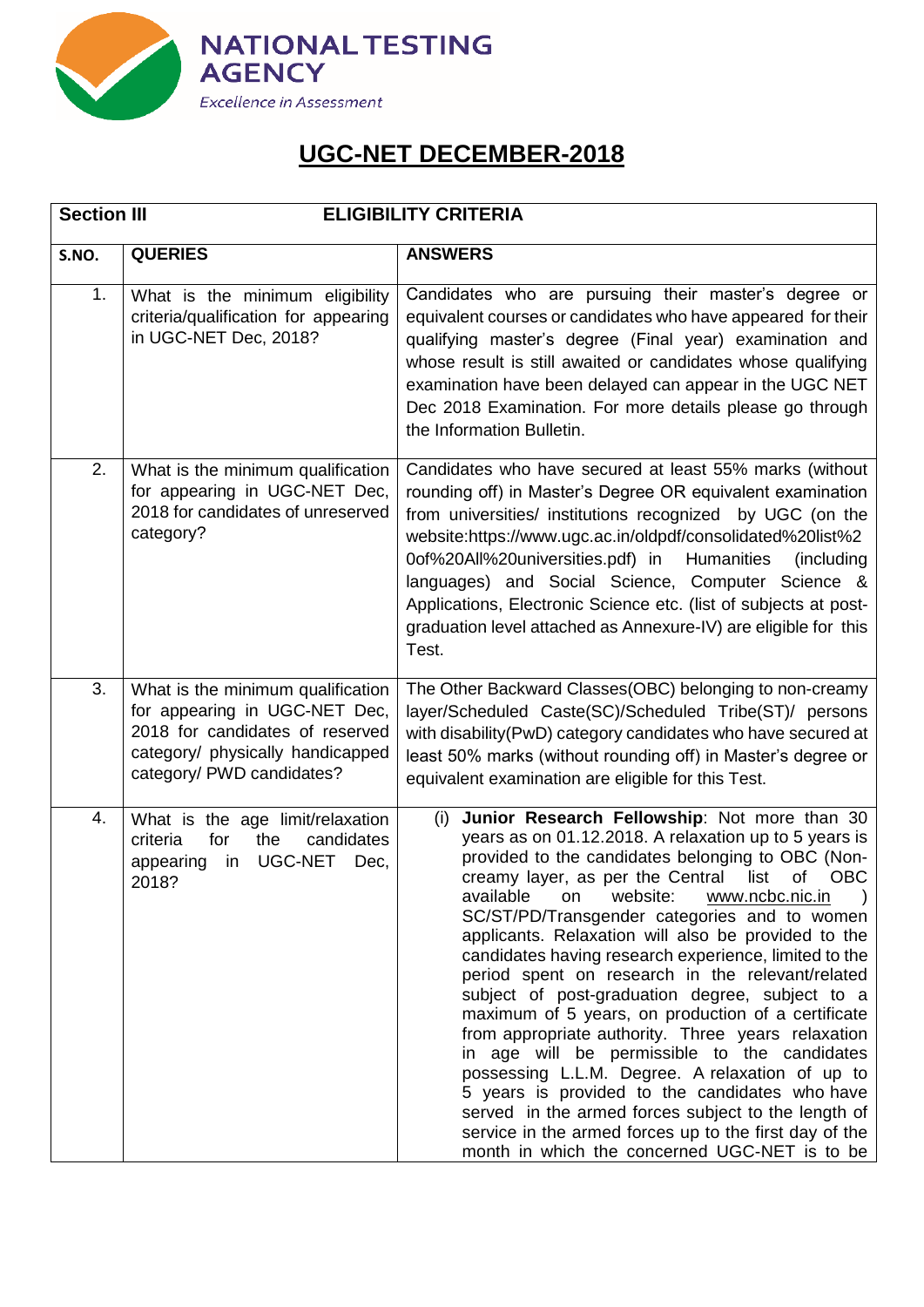

|    |                                                                                                                                                                                                                                                    | held. Total age relaxation on the above ground(s)<br>shall not exceed five years under any circumstances.                                                                                                                                                                                                                                                                                                                                                                                                                                                                                                                                                                                                                                                                                                                                                                                                                                                                                                                                                                    |
|----|----------------------------------------------------------------------------------------------------------------------------------------------------------------------------------------------------------------------------------------------------|------------------------------------------------------------------------------------------------------------------------------------------------------------------------------------------------------------------------------------------------------------------------------------------------------------------------------------------------------------------------------------------------------------------------------------------------------------------------------------------------------------------------------------------------------------------------------------------------------------------------------------------------------------------------------------------------------------------------------------------------------------------------------------------------------------------------------------------------------------------------------------------------------------------------------------------------------------------------------------------------------------------------------------------------------------------------------|
|    |                                                                                                                                                                                                                                                    | (ii) Assistant Professor: There is no upper age limit for<br>applying for eligibility for Assistant Professor.                                                                                                                                                                                                                                                                                                                                                                                                                                                                                                                                                                                                                                                                                                                                                                                                                                                                                                                                                               |
| 5. | Is there any exemption available<br>for the eligibility for assistant<br>professor?                                                                                                                                                                | (i) NET/SET/SLET shall remain the minimum eligibility<br>condition for recruitment and appointment of<br>Professors<br>Universities/Colleges/<br>Assistant<br>in<br>Institutions. In<br>this<br>regard, exemption<br>from<br>NET/SET/SLET<br>will<br><b>UGC</b><br>be<br>governed<br>by<br>regulations and amendments notified in the Gazette<br>of India from time to time.<br>(ii) The candidates who have passed the UGC/CSIR<br>JRF examination prior to 1989 are also exempted<br>from appearing in NET.<br>(iii) For SET Candidates: The candidates who have<br>cleared the States Eligibility Test (SET) accredited<br>by UGC for eligibility for Assistant Professor held<br>prior to 1st June 2002, are exempted from appearing<br>in NET, being eligible to apply for Assistant Professor<br>anywhere in India. For SET held from 1st <sup>June</sup> 2002<br>onwards, the qualified candidates are eligible to<br>apply for the post of Assistant Professor only in the<br>universities/colleges situated in the state from where<br>they have cleared their SET. |
| 6. | What is the reservation criteria for<br>seats falling under the jurisdiction<br>of States?                                                                                                                                                         | It is as per State Reservation Policy.                                                                                                                                                                                                                                                                                                                                                                                                                                                                                                                                                                                                                                                                                                                                                                                                                                                                                                                                                                                                                                       |
| 7. | Can I apply for multiple subjects<br>while filling the online application<br>form of UGC-NET<br>December,<br>2018?                                                                                                                                 | A candidate can fill the application form in only one subject.<br>You can choose out of subjects given in the Information<br>Bulletin (ANNEXURE-III). However, filling in the Multiple<br>Forms will cancellation of application form.                                                                                                                                                                                                                                                                                                                                                                                                                                                                                                                                                                                                                                                                                                                                                                                                                                       |
| 8. | final<br>The<br>result<br>of<br>year<br>examination of Master's Degree is<br>awaited,<br><b>OR</b><br>The Candidate who is in First year<br>of Master's Degree, am I eligible to<br>fill the online application form of<br>UGC-NET December, 2018? | Those who are pursuing their Master's degree or equivalent<br>course or candidates who have appeared for their qualifying<br>Master's degree (final year) examination and whose result is<br>still awaited or candidates whose qualifying examinations<br>have been delayed may also apply for this test. However,<br>such candidates will be admitted provisionally and shall be<br>considered eligible for award of JRF/eligibility for Assistant<br>Professor only after they have passed their Master's Degree<br>OR equivalent examination with at least 55% marks (50%<br>marks in case of OBC falling in Non Creamy layer/SC/<br>category candidates). Such candidates<br>ST/PwD<br>must<br>complete their Master's degree or equivalent examination<br>within two years from the date of NET result with required<br>percentage of marks, failing which they shall be treated as<br>disqualified.                                                                                                                                                                    |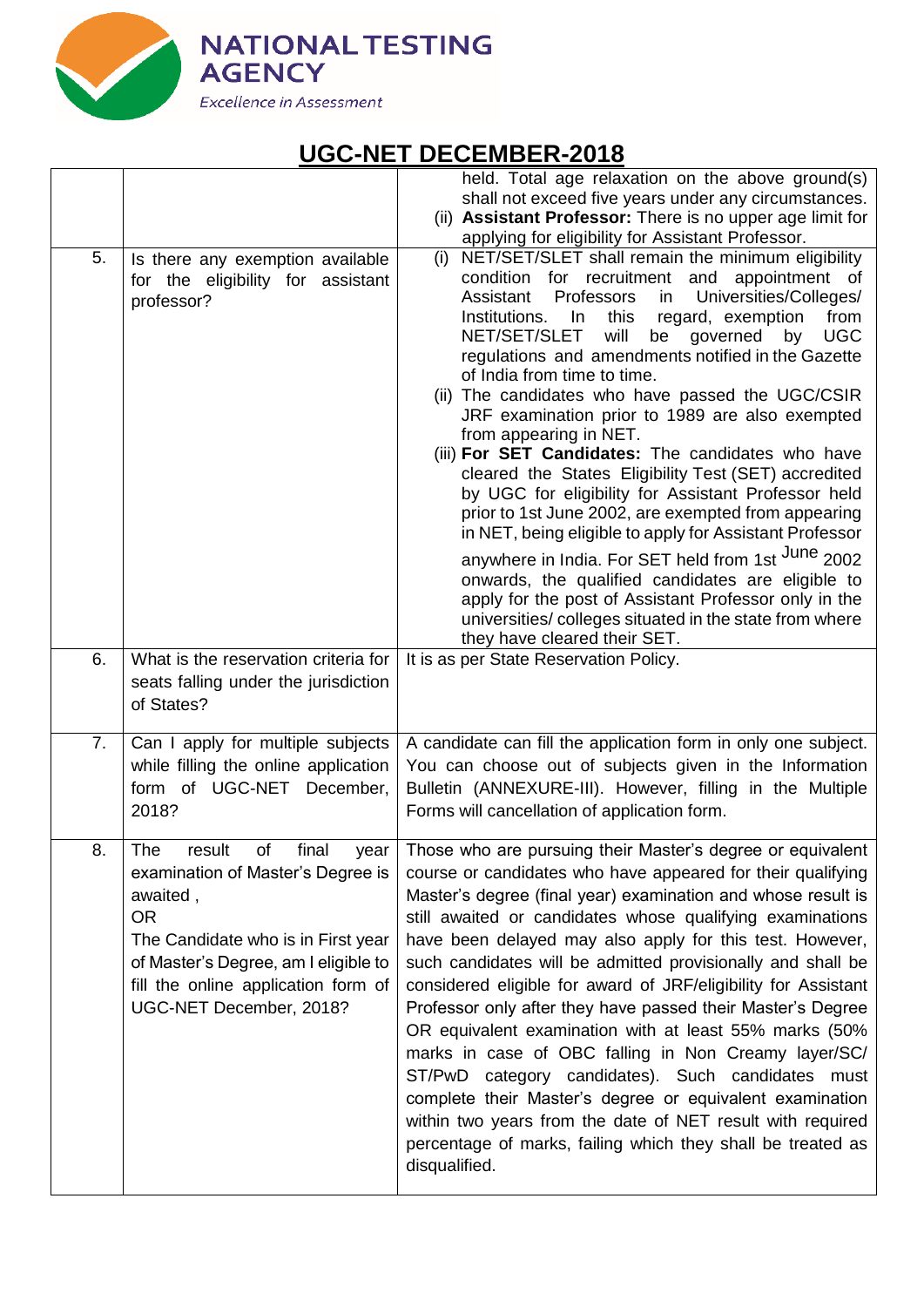

| <b>Section IV</b> |                                                                                                                              | <b>FEE/PAYMENT QUERIES</b>                                                                                                                                                                                                                                                                                                                                                                                                                                                                                |
|-------------------|------------------------------------------------------------------------------------------------------------------------------|-----------------------------------------------------------------------------------------------------------------------------------------------------------------------------------------------------------------------------------------------------------------------------------------------------------------------------------------------------------------------------------------------------------------------------------------------------------------------------------------------------------|
| S.NO.             | <b>QUERIES</b>                                                                                                               | <b>ANSWERS</b>                                                                                                                                                                                                                                                                                                                                                                                                                                                                                            |
| 9.                | Whether<br>application<br>the<br>fee<br>exclude<br>the Common Service<br>charge?                                             | The application fee would remain same except the service<br>charges.                                                                                                                                                                                                                                                                                                                                                                                                                                      |
| 10.               | How to remit fee for UGC-NET<br>Dec, 2018?                                                                                   | The examination fee for UGC-NET Dec, 2018 can be remitted<br>in the following manner:                                                                                                                                                                                                                                                                                                                                                                                                                     |
|                   |                                                                                                                              | Through any Debit/Credit Card using on-line gateway<br>payment facility or                                                                                                                                                                                                                                                                                                                                                                                                                                |
|                   |                                                                                                                              | Net Banking/UPI                                                                                                                                                                                                                                                                                                                                                                                                                                                                                           |
|                   |                                                                                                                              | E-wallet of various service providers.                                                                                                                                                                                                                                                                                                                                                                                                                                                                    |
| 11.               | lf.<br>candidate<br>faces<br>any<br>any<br>problem in remittance of fee due to<br>failed transaction, what can he/she<br>do? | If the payment status of online transaction (by credit/debit<br>card) is not communicated by payment gateway in real time<br>then fee payment is not completed and the candidate will not<br>be able to download the Acknowledgement page. In this case,<br>the candidate is required to pay fee again through online<br>mode and download the acknowledgement page. The amount<br>due to of failed transaction of credit/debit card will be refunded<br>back within 7 to 10 days to the details account. |
| 12.               | If a candidate for any reason has<br>not appeared in the examination,<br>is there any provision for fee<br>refund?           | No. Once the provided online application form is submitted<br>successfully by the candidate, it cannot be withdrawn. Claims<br>for refund of application fee will not be entertained under any<br>circumstances.                                                                                                                                                                                                                                                                                          |